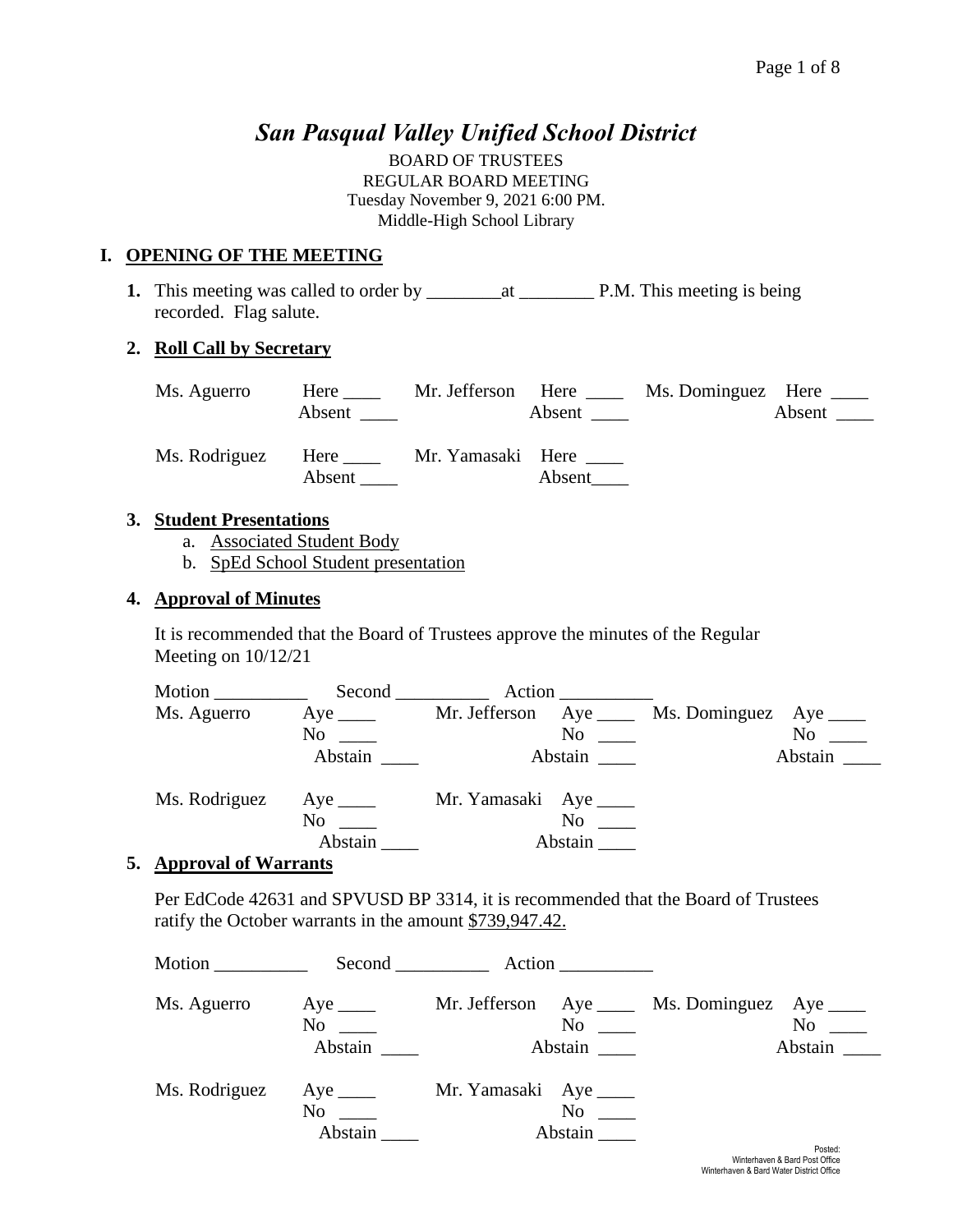#### **6. Public Comments**

Are there any public comments speakers who require translation?

\*Persons who have complaints against Board members or District staff are encouraged to seek resolution to those complaints by using the San Pasqual Valley Unified School District written complaint procedures before orally addressing them at a meeting. The Board will not respond to such complaints until the applicable complaint procedure (BP/AR 1312.1) has been followed and has reached the Board level. Where a complaint concerns a District employee identifiable by name, position, or other facts, the Board cannot respond until proper written notice has been given to the employee pursuant to Government Code Section 54957.

Comments shall be limited to three minutes per person (six minutes if translation is required) and twenty minutes (forty minutes if translation is required) for all comments, per topic, unless the board president, subject to the approval of the Governing Board, sets different time limits

- **a.** Are there any members of the public to be heard on items not appearing on agenda that are within the jurisdiction of the District?
- **b.** Are there any members of the public to be heard on items appearing on the agenda?
- **c.** Are there any members of the public or parents/guardians of Indian children on equal participation in educational programs provided by the district. Title VII of The Elementary and Secondary Education Act as amended by the Every Student Succeeds Act or PL 114-95

# **CALL TO ORDER PUBLIC HEARING Time: \_\_\_\_\_\_\_\_\_\_\_**

#### **Motion to Open Public Hearing**

| <b>Motion</b> | <b>Second</b>          | <b>Action</b>                                                                                                                                                                                                                  |            |
|---------------|------------------------|--------------------------------------------------------------------------------------------------------------------------------------------------------------------------------------------------------------------------------|------------|
| Ms. Aguerro   | $Aye$ <sub>_____</sub> | Mr. Jefferson Aye Ms. Dominguez                                                                                                                                                                                                | Aye $\_\_$ |
|               | No                     | No new contract the North State of the North State and State and State and State and State and State and State and State and State and State and State and State and State and State and State and State and State and State a | No         |
|               | Abstain                | Abstain                                                                                                                                                                                                                        | Abstain    |
| Ms. Rodriguez | Aye $\_\_\_\_\_\$      | Mr. Yamasaki Aye ______                                                                                                                                                                                                        |            |
|               | No                     | $\rm No$                                                                                                                                                                                                                       |            |
|               | Abstain                | Abstain                                                                                                                                                                                                                        |            |
|               |                        | <b>PUBLIC HEARING: Consideration of approval of general waiver request in</b>                                                                                                                                                  |            |

# **compliance with California Education code sections 33050-33053, and adopt resolution.**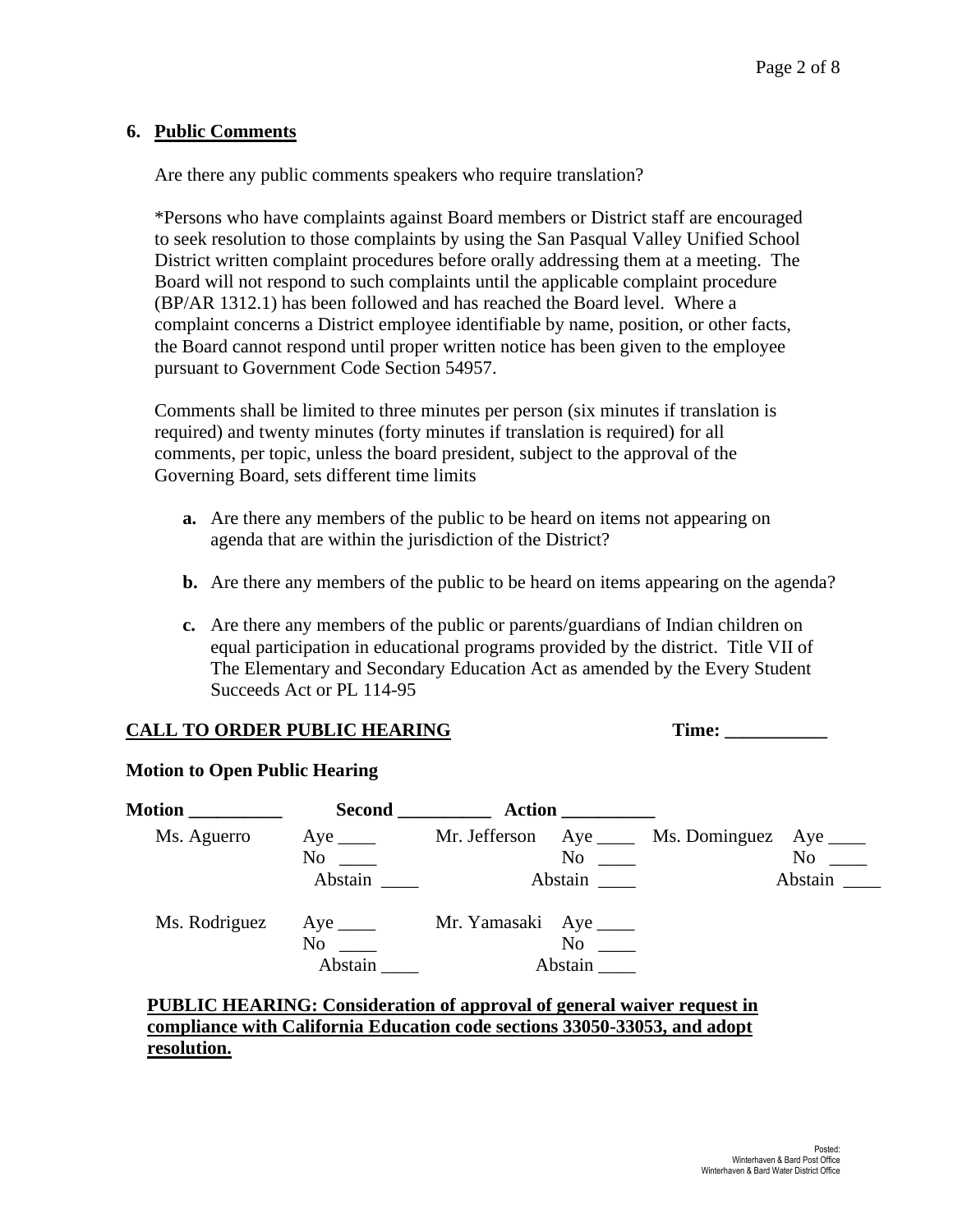Pursuant to Education Code Sections 33050-33053 of the California Education Code, the District must conduct a public hearing on the General Waiver Request to provide the public to comment on the General Waiver Request. The CCR 3043 (d) stating that "an extended year program shall be provided for a minimum of 20 instructional days, including holidays." San Pasqual Valley Unified School District recommends providing extended school year (ESY) services for fewer than 20 days with the condition that 80 hours be provided. (A minimum of 76 hours of instruction may be provided if a holiday is included.) Also, special education and related services offered during the extended year period must be comparable in standards, scope, and quality to the special education program offered during the regular academic year as required by California Code of Regulations, Title 5, (5 CCR), Section 3043(d).

We open the floor to Public Comments regarding 2021-2022 Extended School Year Waiver; please only speak on this topic:

**\_\_\_\_\_\_\_\_\_\_\_\_\_\_\_\_\_\_\_\_\_\_\_\_\_\_\_\_\_\_\_\_\_\_\_\_\_\_\_\_\_\_\_\_\_\_\_\_\_\_\_\_\_\_\_\_\_\_\_\_\_\_\_\_\_\_\_\_\_\_\_\_\_\_\_\_ \_\_\_\_\_\_\_\_\_\_\_\_\_\_\_\_\_\_\_\_\_\_\_\_\_\_\_\_\_\_\_\_\_\_\_\_\_\_\_\_\_\_\_\_\_\_\_\_\_\_\_\_\_\_\_\_\_\_\_\_\_\_\_\_\_\_\_\_\_\_\_\_\_\_\_\_**

|                        |           |                                               | Ms. Aguerro Aye ____ Mr. Jefferson Aye ____ Ms. Dominguez Aye ____                  |         |
|------------------------|-----------|-----------------------------------------------|-------------------------------------------------------------------------------------|---------|
|                        | Abstain   | $No \tImes$<br>Abstain                        |                                                                                     | Abstain |
|                        |           | Ms. Rodriguez Aye _____ Mr. Yamasaki Aye ____ |                                                                                     |         |
|                        | $No \ \_$ |                                               |                                                                                     |         |
|                        | Abstain   | Abstain                                       |                                                                                     |         |
|                        |           |                                               |                                                                                     |         |
|                        |           |                                               |                                                                                     |         |
| <b>Waiver Request.</b> |           |                                               | Make a motion to approve the Special Education 2020-2021 Extended School Year (ESY) |         |
|                        |           |                                               |                                                                                     |         |
|                        | $No \ \_$ |                                               | Ms. Aguerro Aye _____ Mr. Jefferson Aye _____ Ms. Dominguez Aye ____                |         |

Abstain **Abstain** 

#### **II. PRESENTATIONS**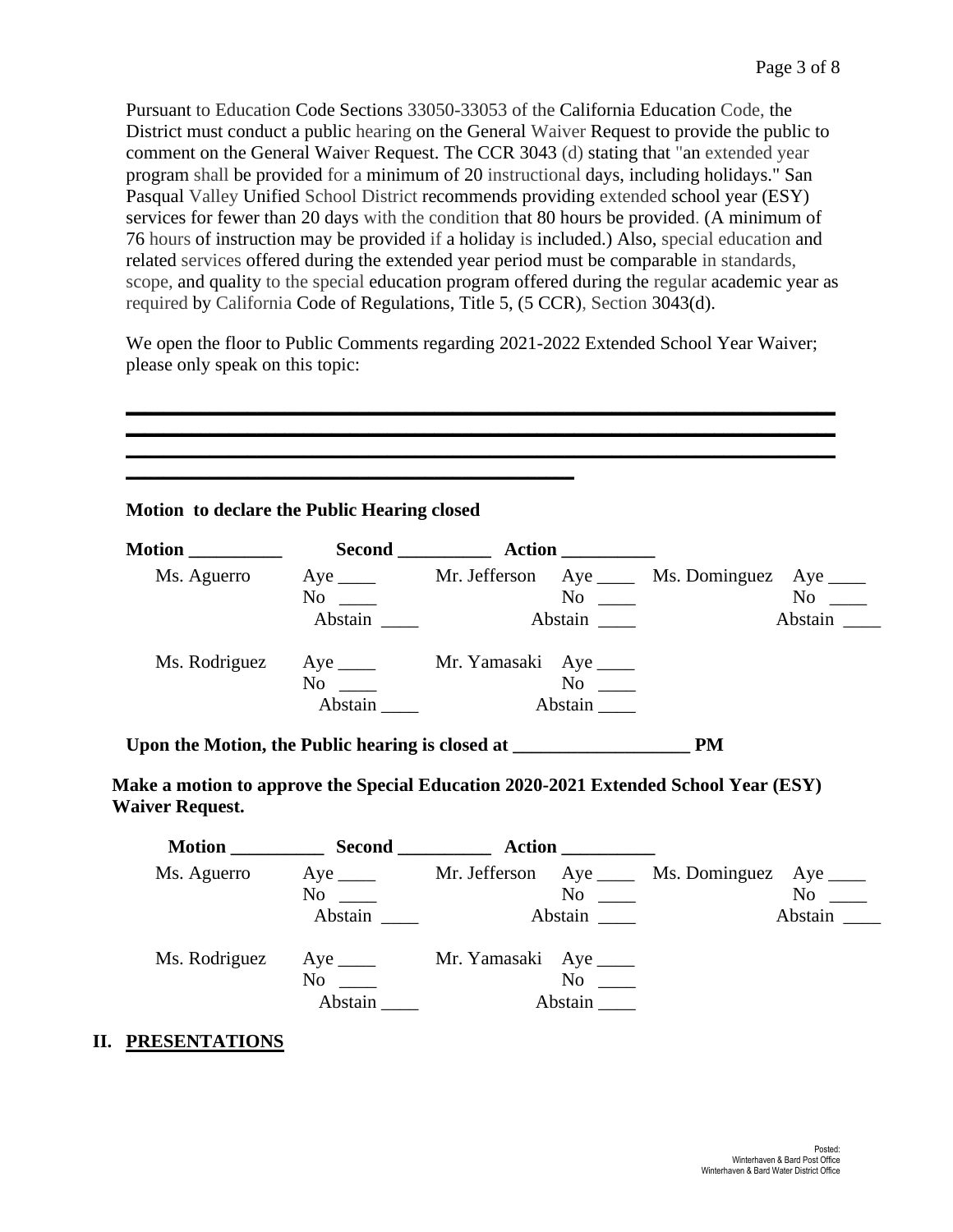# **III. CONSENT ITEMS**

- 1. Sacramento Leadership Conference FFA
- 2. Impact Aid Committee 2021-2022
- 3. San Pasqual Valley Elementary Faculty Handbook
- 4. Travel/Training: CSBA Annual Education Conference 2021
- 5. Ratification: Sports: Coach and Out of State Travel for Middle School Boys Soccer 2021- 2022
- 6. Ratification: Sports Girls and Boys  $7<sup>th</sup> 8<sup>th</sup>$  Grade Basketball Coach
- 7. Ratification: Sports 2021-2022 San Pasqual Valley High School Wrestling Coach
- 8. Sports Schedules San Pasqual Girls Basketball. San Pasqual Valley JV Boys Soccer, San Pasqual Wrestling, and San Pasqual Boys Basketball

| Motion $\frac{1}{\sqrt{1-\frac{1}{2}}\cdot\frac{1}{\sqrt{1-\frac{1}{2}}}}$ | Second                                                                                                                                                                                                                                                        |                         |                      |                                       |                             |
|----------------------------------------------------------------------------|---------------------------------------------------------------------------------------------------------------------------------------------------------------------------------------------------------------------------------------------------------------|-------------------------|----------------------|---------------------------------------|-----------------------------|
| Ms. Aguerro                                                                | Aye $\_\_$<br>No<br>Abstain                                                                                                                                                                                                                                   |                         | $No \ \_$<br>Abstain | Mr. Jefferson Aye _____ Ms. Dominguez | Aye $\_\_$<br>No<br>Abstain |
| Ms. Rodriguez                                                              | Aye $\frac{ }{ }$<br>No note that the set of the set of the set of the set of the set of the set of the set of the set of the set of the set of the set of the set of the set of the set of the set of the set of the set of the set of the set of<br>Abstain | Mr. Yamasaki Aye ______ | No<br>Abstain        |                                       |                             |

# **IV. MONTHLY REPORTS**

- 1. San Pasqual Teachers Association (SPTA) Ms. Jennifer Wallace
- 2. California School Employees Association (CSEA) Ms. Luz Sarabia-Grossenburg
- 3. Elementary School Mr. Ruben Gonzalez
- 4. Middle School Ms. Mary Kay Monson
- 5. High School Mr. Juan Morales
- 6. Technology Mr. Jesse Moe
- 7. Transportation Mr. Robert Mattson
- 8. Operations/Facilities Mr. Jorge Munoz
- 9. Business Services Ms. Kish Curtis
	- Gym Update
- 10. Superintendent/Bill Manes-Adult Education Principal Dr. Katrina Johnson-León
	- LCAP
- 11. School Board

# **V. UNFINISHED BUSINESS**

# **VI. INFORMATION ITEMS**

- 1. The Superintendent accepted the retirement letter of a Certificated Staff Member
- 2. The Superintendent accepted the resignation of a Classified Staff Member
- 3. Quarterly Reports on Williams Uniform Complaints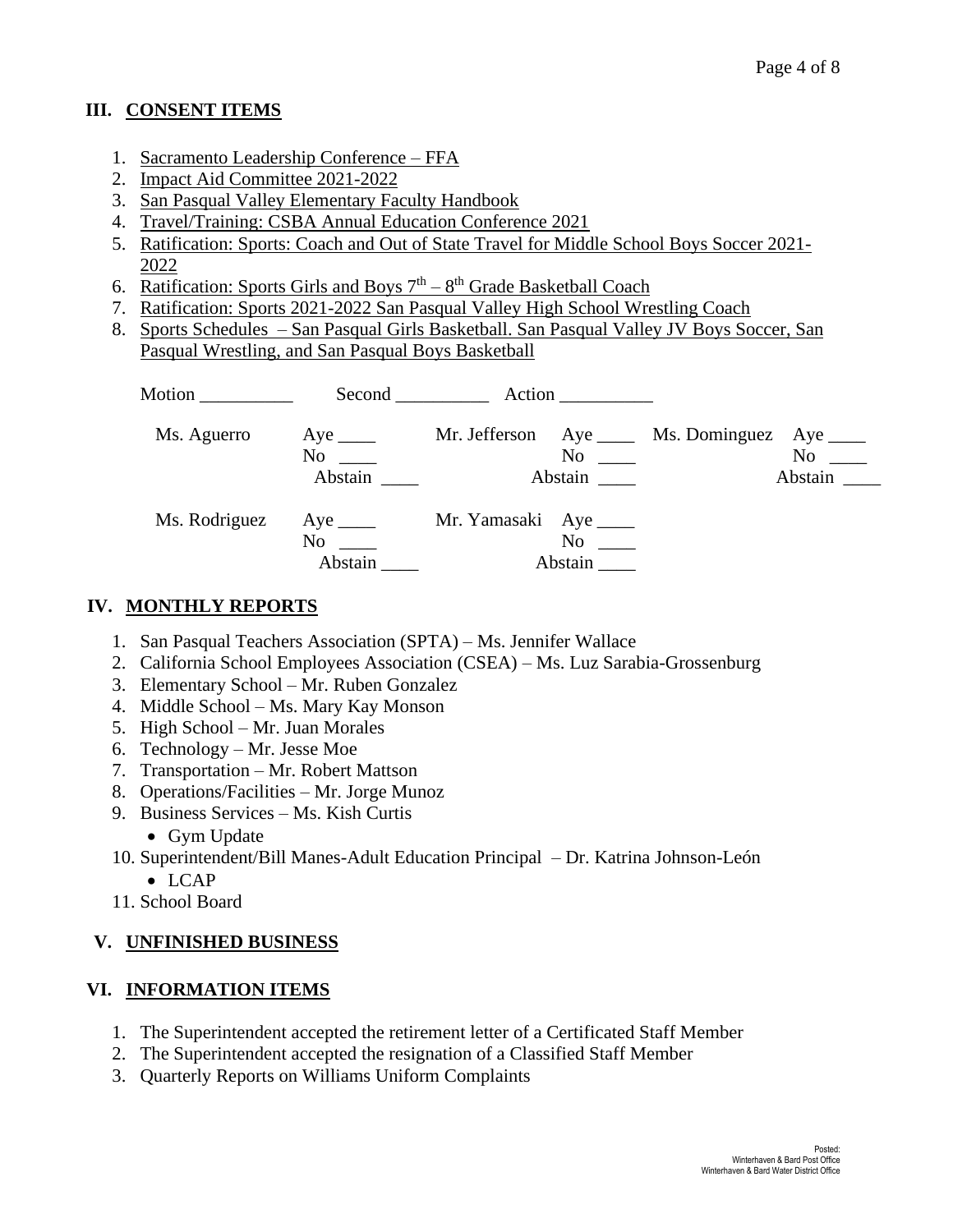# **VII. NEW BUSINESS**

# 1. Joint Impact Aid Report

| Ms. Aguerro   | $Aye$ <sub>____</sub><br>$No \_\_$<br>Abstain                                                                                                                                                                                     | $No \ \_$<br>Abstain                                                  | Mr. Jefferson Aye _____ Ms. Dominguez Aye _____<br>$No \_\_$<br>Abstain           |
|---------------|-----------------------------------------------------------------------------------------------------------------------------------------------------------------------------------------------------------------------------------|-----------------------------------------------------------------------|-----------------------------------------------------------------------------------|
| Ms. Rodriguez | Aye $\_\_\_\_\_\$<br>$No \ \_$<br>Abstain<br>Abstain                                                                                                                                                                              | Mr. Yamasaki Aye _____<br>$No \ \_$<br>Abstain<br>Abstain             |                                                                                   |
|               | 2. Annual Review Indian Policies and Procedures                                                                                                                                                                                   |                                                                       |                                                                                   |
|               |                                                                                                                                                                                                                                   |                                                                       |                                                                                   |
| Ms. Aguerro   | $No \ \_$<br>Abstain                                                                                                                                                                                                              | $\overline{N_0}$<br>Abstain                                           | Aye ______ Mr. Jefferson Aye _____ Ms. Dominguez Aye ____<br>$No \ \_$<br>Abstain |
| Ms. Rodriguez | $No \ \_$<br>Abstain<br>Abstain                                                                                                                                                                                                   | Aye _______ Mr. Yamasaki Aye _____<br>$No \ \_$<br>Abstain<br>Abstain |                                                                                   |
|               | 3. Delete Board Policies/Administrative Regulations                                                                                                                                                                               |                                                                       |                                                                                   |
|               |                                                                                                                                                                                                                                   |                                                                       |                                                                                   |
| Ms. Aguerro   | No new years of the New York of the New York of the New York of the New York of the New York of the New York o<br>New York of the New York of the New York of the New York of the New York of the New York of the New York of the | $No \_$                                                               | Aye ______ Mr. Jefferson Aye _____ Ms. Dominguez Aye ____<br>$No \ \_$<br>Abstain |
| Ms. Rodriguez | Aye $\_\_\_\_\_\$<br>$No \ \_$<br>Abstain<br>Abstain                                                                                                                                                                              | Mr. Yamasaki Aye _____<br>$No \ \_$<br>Abstain<br>Abstain             |                                                                                   |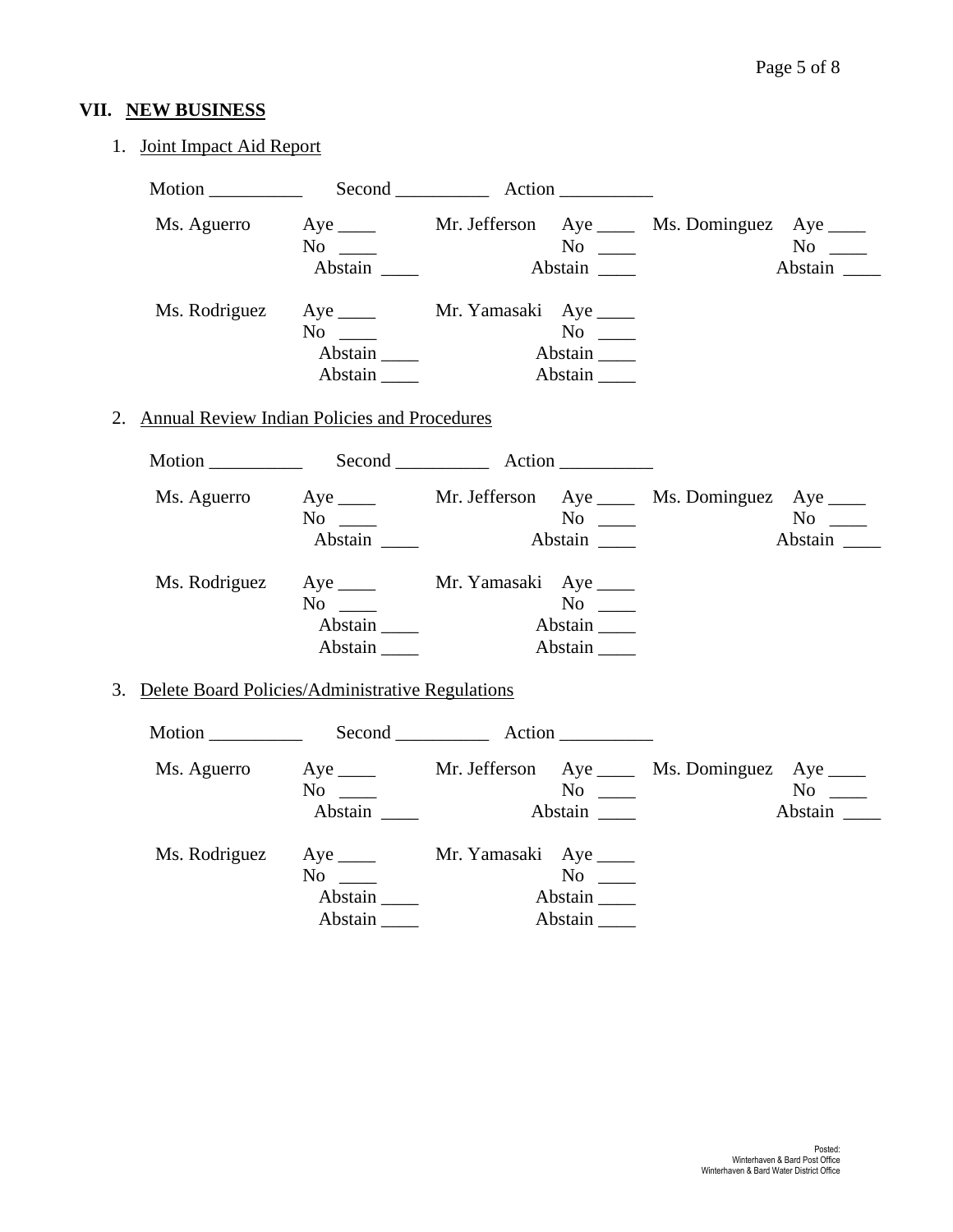4. New Job Description: Guidance and Family Coordinator

|                             |                            |                                                                                    | Ms. Aguerro Aye _____ Mr. Jefferson Aye ____ Ms. Dominguez Aye ____ |
|-----------------------------|----------------------------|------------------------------------------------------------------------------------|---------------------------------------------------------------------|
|                             | $\mathrm{No} \ \_\_\_\$    |                                                                                    |                                                                     |
|                             | Abstain                    |                                                                                    | Abstain                                                             |
|                             |                            | Ms. Rodriguez Aye _____ Mr. Yamasaki Aye ____                                      |                                                                     |
|                             | $No \ \_$                  |                                                                                    |                                                                     |
|                             | Abstain                    | Abstain                                                                            |                                                                     |
|                             | $Abstain$ <sub>_____</sub> | Abstain                                                                            |                                                                     |
|                             |                            | 5. Board Member Compensation for Members Absent During Board Meetings in November. |                                                                     |
|                             |                            |                                                                                    |                                                                     |
|                             |                            |                                                                                    | Ms. Aguerro Aye _____ Mr. Jefferson Aye ____ Ms. Dominguez Aye ____ |
|                             | $No \_$                    |                                                                                    | $No \ \_$                                                           |
|                             | Abstain                    | Abstain                                                                            | Abstain                                                             |
|                             |                            | Ms. Rodriguez Aye _____ Mr. Yamasaki Aye ____                                      |                                                                     |
|                             | $No \ \_$                  | $No \ \_$                                                                          |                                                                     |
|                             | Abstain                    | Abstain                                                                            |                                                                     |
| VIII. BOARD COMMENTS        |                            |                                                                                    |                                                                     |
| IX. ITEMS FOR FUTURE AGENDA |                            |                                                                                    |                                                                     |
|                             |                            |                                                                                    |                                                                     |
| $1.$ $\qquad \qquad$        |                            | 3.                                                                                 |                                                                     |
| 2. $\qquad \qquad$          |                            |                                                                                    |                                                                     |
| X. CLOSED SESSION           |                            |                                                                                    | $Time: \_\_\_P.M.$                                                  |
|                             |                            |                                                                                    |                                                                     |
|                             |                            |                                                                                    |                                                                     |
| Ms. Aguerro                 |                            |                                                                                    | Aye ______ Mr. Jefferson Aye _____ Ms. Dominguez Aye ____           |
|                             | $No \ \_$                  | $No \ \_$                                                                          | $No \ \_$                                                           |
|                             | Abstain                    | Abstain                                                                            | Abstain                                                             |
| Ms. Rodriguez               |                            | Aye ______ Mr. Yamasaki Aye _____                                                  |                                                                     |
|                             | $No \ \_$                  | $No \ \_$                                                                          |                                                                     |
|                             | Abstain                    | Abstain                                                                            |                                                                     |
|                             |                            |                                                                                    |                                                                     |
|                             |                            | 1. CONFERENCE WITH LABOR NEGOTIATOR (Superintendent) – Pursuant to                 |                                                                     |

Government Code 54957.6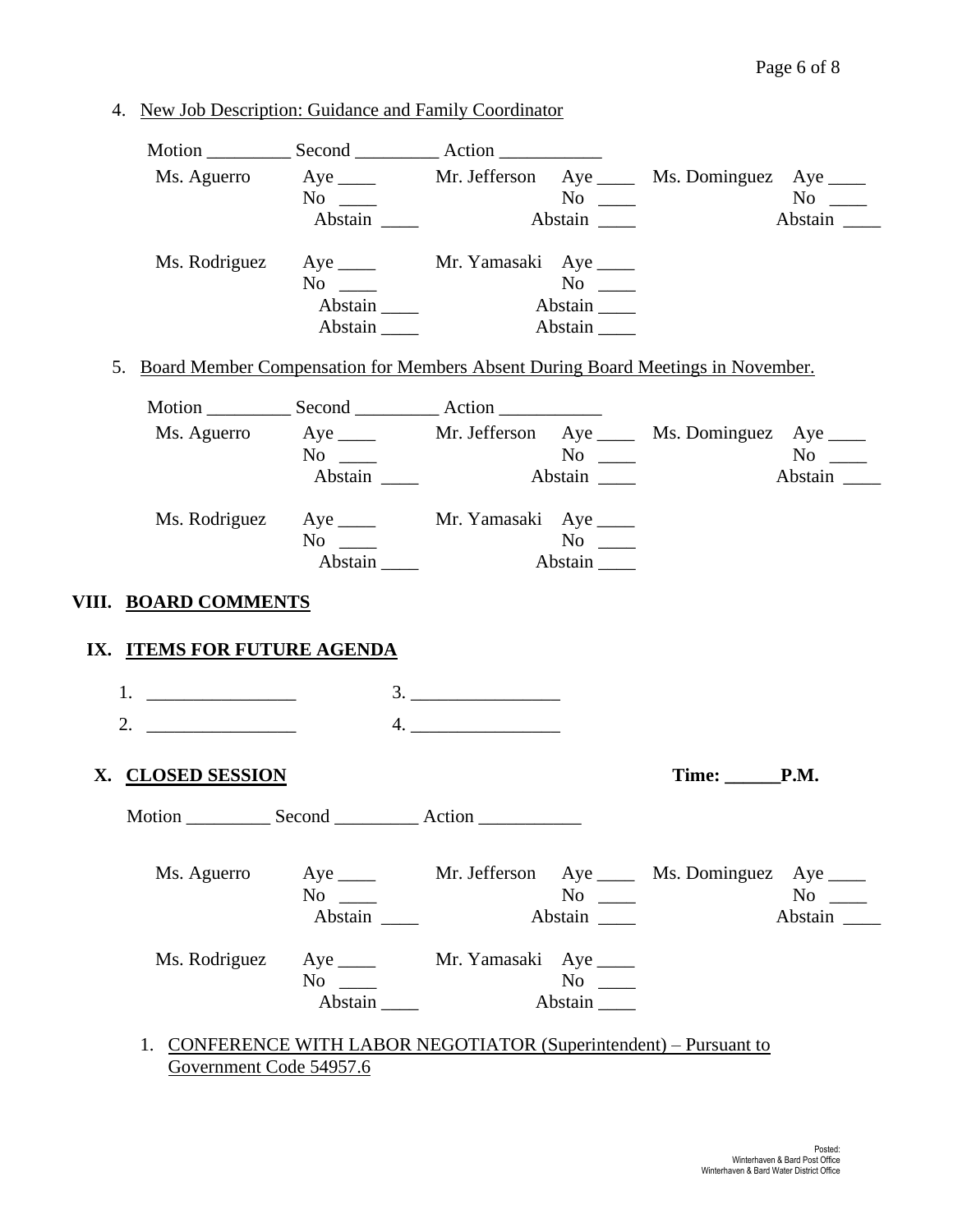#### 2. PERSONNEL MATTERS – Pursuant to Government Code 54957

- a. Counselor
- b. Van Driver/Bus Aide

### 3. PUBLIC EMPLOYEE PERFORMANCE EVALUATION – Pursuant to Government Code 54957

#### **XI. RECONVENE** Time: \_\_\_\_\_\_ **P.M.**

|               |                                      | Action           |               |                            |               |
|---------------|--------------------------------------|------------------|---------------|----------------------------|---------------|
| Ms. Aguerro   | Aye $\_\_\_\_\_\$<br>No<br>Abstain   | Mr. Jefferson    | No<br>Abstain | Aye ________ Ms. Dominguez | No<br>Abstain |
| Ms. Rodriguez | Aye $\_\_\_\_\_\_\$<br>No<br>Abstain | Mr. Yamasaki Aye | No<br>Abstain |                            |               |

Report to the Public on any reportable action taken in Closed Session

#### 1. CONFERENCE WITH LABOR NEGOTIATOR (Superintendent) – Pursuant to Government Code 54957.6

\_\_\_\_\_\_\_\_\_\_\_\_\_\_\_\_\_\_\_\_\_\_\_\_\_\_\_\_\_\_\_\_\_\_\_\_\_\_\_\_\_\_\_\_\_\_\_\_\_\_\_\_\_\_\_\_\_\_\_\_\_\_\_\_\_\_\_\_\_\_\_\_\_\_\_\_\_\_

\_\_\_\_\_\_\_\_\_\_\_\_\_\_\_\_\_\_\_\_\_\_\_\_\_\_\_\_\_\_\_\_\_\_\_\_\_\_\_\_\_\_\_\_\_\_\_\_\_\_\_\_\_\_\_\_\_\_\_\_\_\_\_\_\_\_\_\_\_\_\_\_\_\_\_\_\_\_

\_\_\_\_\_\_\_\_\_\_\_\_\_\_\_\_\_\_\_\_\_\_\_\_\_\_\_\_\_\_\_\_\_\_\_\_\_\_\_\_\_\_\_\_\_\_\_\_\_\_\_\_\_\_\_\_\_\_\_\_\_\_\_\_\_\_\_\_\_\_\_\_\_\_\_\_\_\_

# 2. PERSONNEL MATTERS – Pursuant to Government Code 54957

| Counselor<br>a.<br>Motion | Second                                              | Action                                                                                                                                                                                                                                                                             |               |
|---------------------------|-----------------------------------------------------|------------------------------------------------------------------------------------------------------------------------------------------------------------------------------------------------------------------------------------------------------------------------------------|---------------|
| Ms. Aguerro               | $Aye$ <sub>_____</sub><br>No<br>Abstain             | Mr. Jefferson Aye _____ Ms. Dominguez<br>No new contract the North State of the North State and State and State and State and State and State and State and State and State and State and State and State and State and State and State and State and State and State a<br>Abstain | No<br>Abstain |
| Ms. Rodriguez             | $Aye$ <sub>_____</sub><br>N <sub>0</sub><br>Abstain | Mr. Yamasaki Aye ______<br>No<br>Abstain                                                                                                                                                                                                                                           |               |